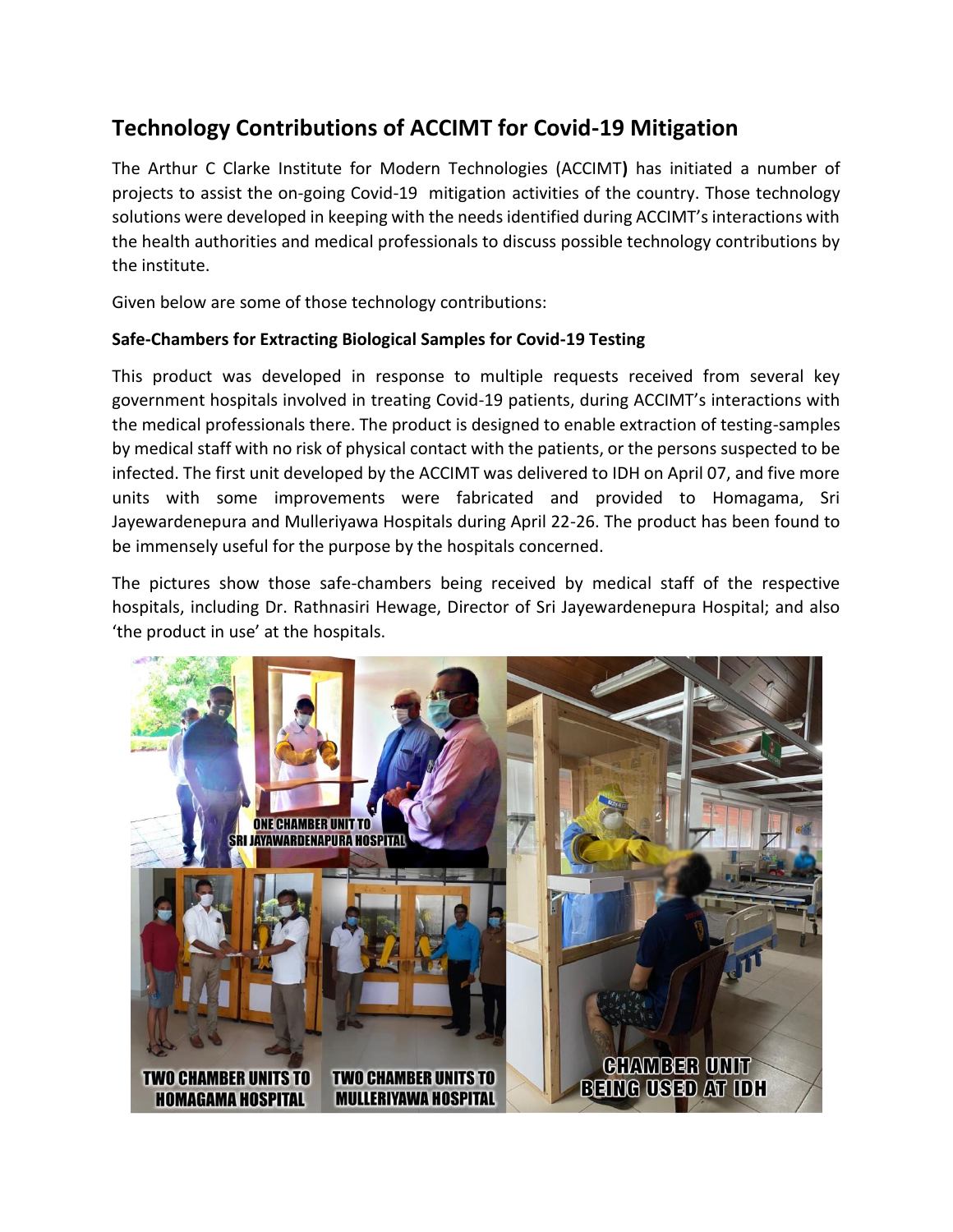## **Fresh Air Ventilation Systems for Intensive Care Units (ICUs)**

This project was initiated based on requests received from Ragama and Sri Jayewardenepura hospitals. Covid-19 is a respiratory disease and it can be transmitted through air, especially in closed room environments. The proposed system would refresh the air inside ICU with fresh air in real-time, with the help of suitable sensors, additional electronic circuitry and rapid centrifugal air ventilation through blowing. The proposed system uses a germ killing filtering process prior to blowing out air into the atmosphere. The system design has been completed, and fabrication and installation would be available for any desired hospital, on request.



#### INTENSIVE CARE UNIT FRESH AIR VENTILATION SYSTEM

#### **Loop Mediated Isothermal Amplification based viral DNA detection**

The ACCIMT initiated this vital project with a view to developing a Covid-19 testing apparatus, as a lower cost, faster-response, more flexible and field-usable alternative to RT-PCR test apparatus. The process adapted would be similar to RT-PCR, and instead of using thermal cycling for reacting with the viral DNA, the proposed process uses amplification of Viral DNA in a constant temperature range.

The development is undertaken as a joint project of the ACCIMT, with an external expert with specialization in bio-medical engineering as the partner, with a team of ACCIMT engineers working on the project.